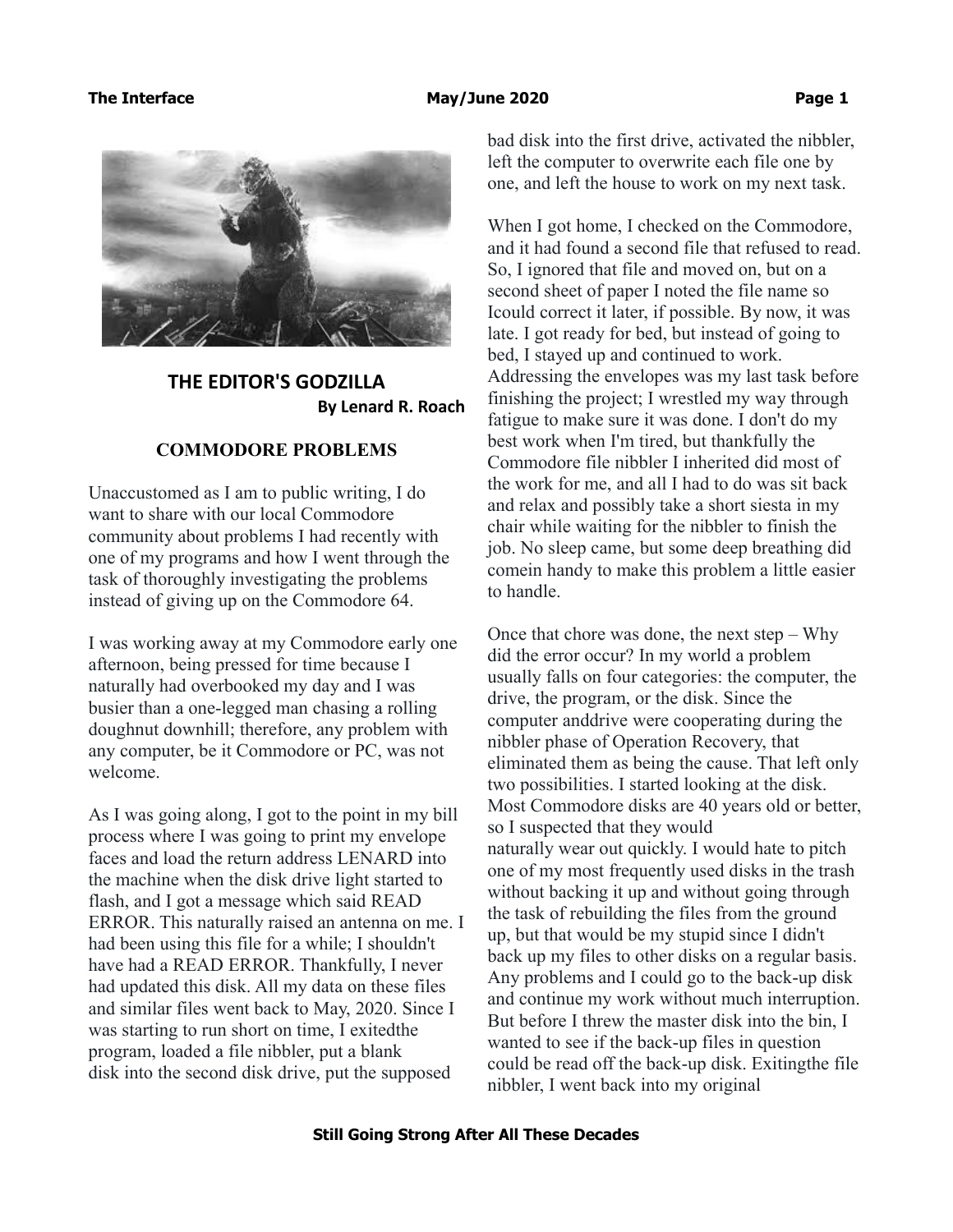program and started filling in all the necessary info to make the program work, and sure enough, the back-up file worked fine. The problem was clear. It was a corrupted file, but could I recover the disk that it was written on?

I completely erased the master disk by using the format feature offered in Commodore computers and loaded a mirror copier from my collection. This program will transpose all the data from one disk onto another in about ninety seconds to two minutes but will only work with two drives. In fact, both the file nibbler and the mirror copier I use will only work if a person has two drives. Thankfully, I always try to have two drives on my computer setup for just such an emergency. Needless to say, I got the master disk fixed, and I was back into business. However, my business was going to have to wait until the next morning when I wasn't so tired. I needed sleep.

The lesson I took away from all this was don't always hit the panic button and quickly pitch your disk. Sometimes it just takes a little patience and investigation to really find the culprit behind a problem with your Commodore. I wish I could have learned this lesson sooner, because I have thrown away several good copies of "The 3 Stooges" video game; I had thought the disks were bad, but it came down to the fact that there was something else wrong with the computer.

I wish I could say that the C64 came out of the box problem free, but even after all these decades of using the machine, the machine still surprises me with all the ways it can come up with a way to fail. Don't give up on the computer just because it is giving you problems. With today's technology, tools, and this thing called the Internet, a home user can become a Mr. or Miss Fix-It with just a little study and a lot of understanding. The cool thing is you can repeat the YouTube video or reread the Net article that solves the Commodore problem, and get right into fixing it. My son, who works on computers as a hobby, claims that the

Commodore computers are the easiest machines he has ever come across and is always happy to sit down for a few minutes and work on my machines when they display an error message.

Also remember the disk, especially the one that is 5.25" in size, is most likely as old as your computer itself, and the data written onto it is only as good as the magnetic media that it is written on. After so many uses, that data will lose integrity and needs to be "refreshed" from time to time. Even back in the early days of Commodore, the technicians behind the machine suggested strongly that a back-up disk be made of all fresh data stored in the computer's memory. This was the reason for the invention of copy programs – to preserve the data, even after the end of the reign of Commodore as the boss computer of the 80's.

Now let's not forget that the entire single board system that is the Commodore 64 could be the criminal in the case of a failed READ/WRITE. command given to it, and the computer decides to enter into some sort of tailspin. The next thing you know you have a SYNTAX ERROR that has to be dealt with. If I understand most present-day users of the Commodore, they have a desk drawer full of used but good chips that a simple swap would fix if necessary. I personally do not have the skill or possess the necessary tools or pieces to make the computer good again, so I usually am at the mercy of electronic repair personnel that have never seen such a device before as the Commodore computer. This is the curse of living in an area where the Commodore is forgotten, and I have to search out of my area, sometimes thousands of miles from my home, to get repairs done. In the meantime, I usually have a back-up C64 or two in my own Commodore office when, in the case of a computer emergency, I have to get a different computer onto the desk.

Did you think the disk drive was going to get out of this scrutiny? No way. Sometimes, the evil minion of computing disaster is that big box in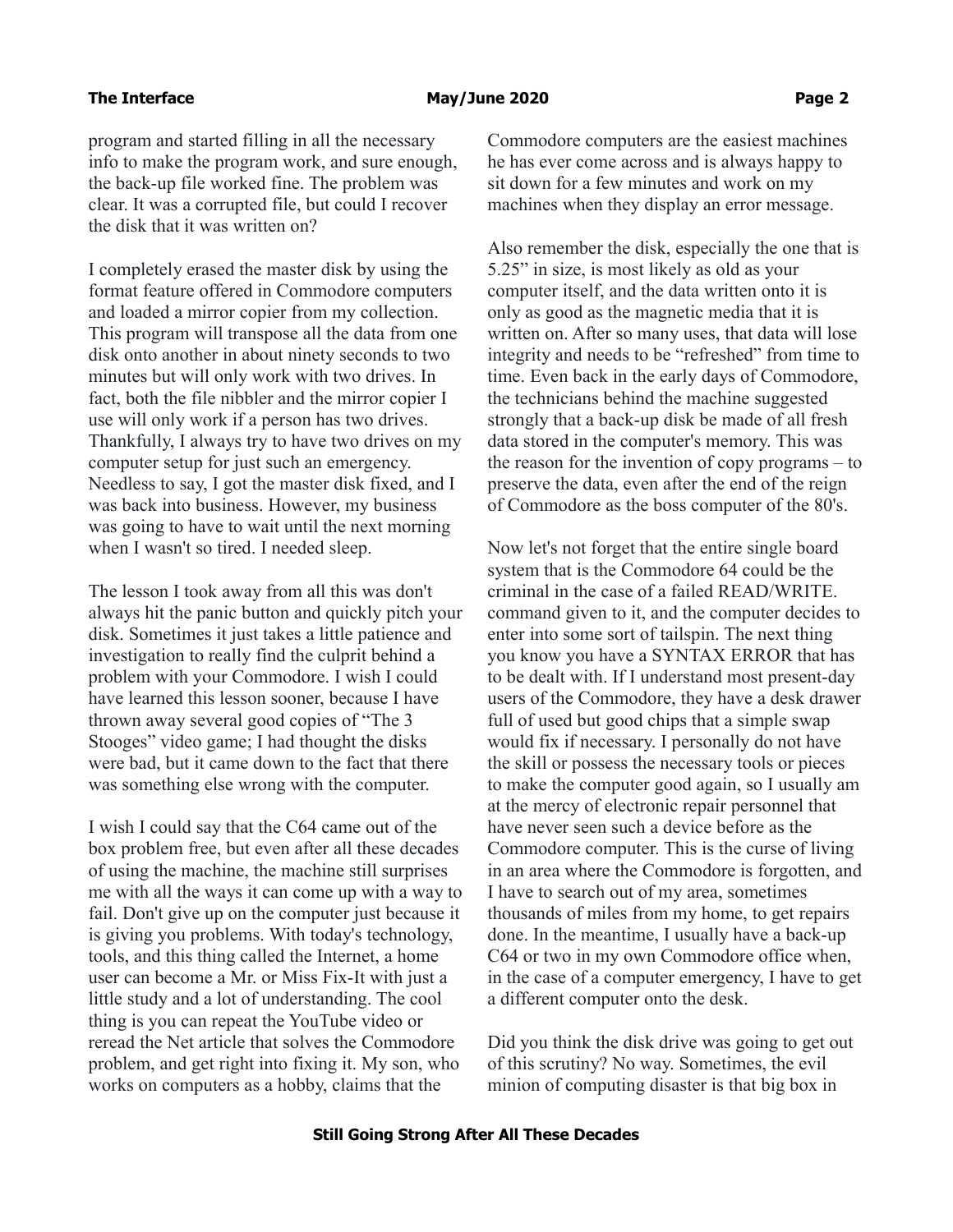which the user slides the disk into the box, closes the door, tells the keyboard to load the program into memory, and finds that the load fails. I was personally told that when this happens, check the drive head rails because they could probably use a good dry lubricant, like graphite, to get them going again. Sometimes the silly disk drive has gone down and needs to be repaired or replaced. The disk drive is not immortal, dear

reader, it just looks that way. One story I'd like to share was of a constantly failing 1541-II disk drive that was so bad my repair person at the time nicknamed it, "Frankendrive", because it was no longer a 1541-II but a hybrid version of several crossover drives; it finally had to hit the trash after numerous repairs and after my repair person telling me that it was done for good. If I look hard enough, I think I still have the original power supply to that drive somewhere in storage in my Commodore room. Anyway, please remember that sometimes these disk drives wear out, and they might be the cause as to why data refuses to load into the Commodore in question.

So, let's review. Four possible causes for error: the computer, the drive, the program, or the disk. The solution: to do what Sherlock Holmes said and eliminate the obvious and whatever is left, no matter how impossible, must be the truth. In my case, when it came to the computer's error, it turned out to by the disk; it needed to be refreshed – wiped clean and data rewritten onto the media. I also made two extra copies of the same disk; just in case this error ever happened again, I would have back-ups. All disks will be refreshed about once a month and all the data



made current at the beginning of the month. This should slow down the possibility of error during the READ and WRITE operations on the disks.

Now, let's get back to using those Commodore machines ....

# **MONTHLY MEETING NOTES by Robert Bernardo & Dick Estel**

Due to the COVID-19 crisis, all meetings for the Fresno Commodore User Group has been postponed until further notice. Watch this space for more details.



Due to the ongoing pandemic, it's hard to say when each issue of "The Interface" will be available, but rest assured we will be doing our best to make sure this fine Commodore publication is available on time.



**Strong After All These Decades**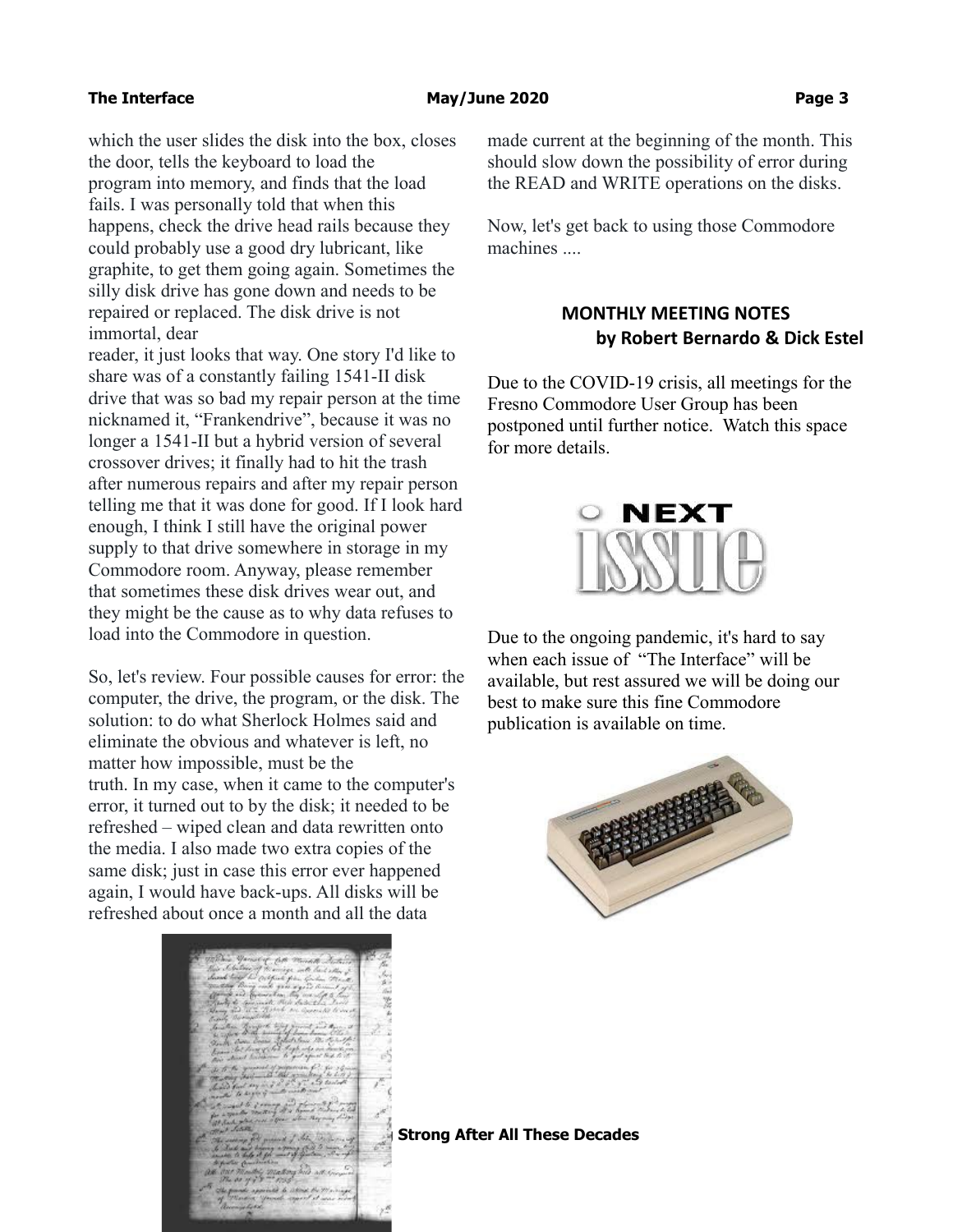

# **MEMOIR AND INTERVIEW OF ERIC LEE, Creator of The Write Stuff for C64/128**

Eric Lee, the creator of Busy Bee Software and author of The Write Stuff software suite for Commodore 64 and 128, was interviewed by Eric "AmigaLove" Hill.

However, in collecting his thoughts for the interview, Mr. Lee was inspired to write his own brief memoir. It has been published here in its entirety, completely unchanged. AmigaLove asked some follow-up questions which have been added to the end of this article.

# **AN AUTOBIOGRAPHICAL MEMOIR by Eric Lee.**

# **A Life in Question**

I was an exceptionally dull and stupid child; hence, no efforts were made to educate me. I learned early on that asking adults questions annoyed them, so I stopped. And the other kids didn't 'know s\*\*t from apple butter', so I didn't ask them either. This condition favored my becoming an autodidact having a fool for a teacher.

Evidence is that I developed at an exceptionally

slow rate. In any large population of ten-year olds, some may be functionally more like sevenyear olds, and some could pass for a teenager. In childhood the gap between my developmental 'age', and the development of my cohorts widened until puberty, after which their rate of growth slowed, but my rate of maturation didn't slow, which allowed me to catch up with my chronological peers. Or exceed them. I was 25 when people stopped asking me which high school I went to...

I was actually in high school when for some reason, having been a non-reader, I tried to read Walden, and Thoreau noted that he only needed to work six weeks a year to support himself the rest. So why should I need to work more? In my last year of public schooling I managed two 'A's, a miracle of rare device, one in zoology and one in earth science. I was becoming more functional.

After high school I spent summers 'on the road' as a migrant farmworker putting in my six weeks. I went to a community college for three years – first year mostly 'C's, second 'B's, and third mostly 'A's. It was low-cost schooling, and I lived in the back of a 1954 Ford pickup I bought for \$200 and had fashioned a five-sided box from plywood on [it]. Summers began by hitchhiking to Bakersfield to chop cotton, then following the crops north by hitchhiking and riding freight trains. It was a wonderful life.

Cheap as schooling was, I decided to 'drop out' and feed directly from the trough of knowledge, libraries, so I moved to Isla Vista, a student ghetto next to the University of California Santa Barbara whose nine-story library was open until 11 pm. For nine months or so I wandered the stacks in wonder and read books, whatever seemed of interest. I often walked on the beach and occasionally took in presentations offered. Especially memorable was an informal talk with students (or whomever showed up) given by Garrett Hardin. I wasn't a real student so I didn't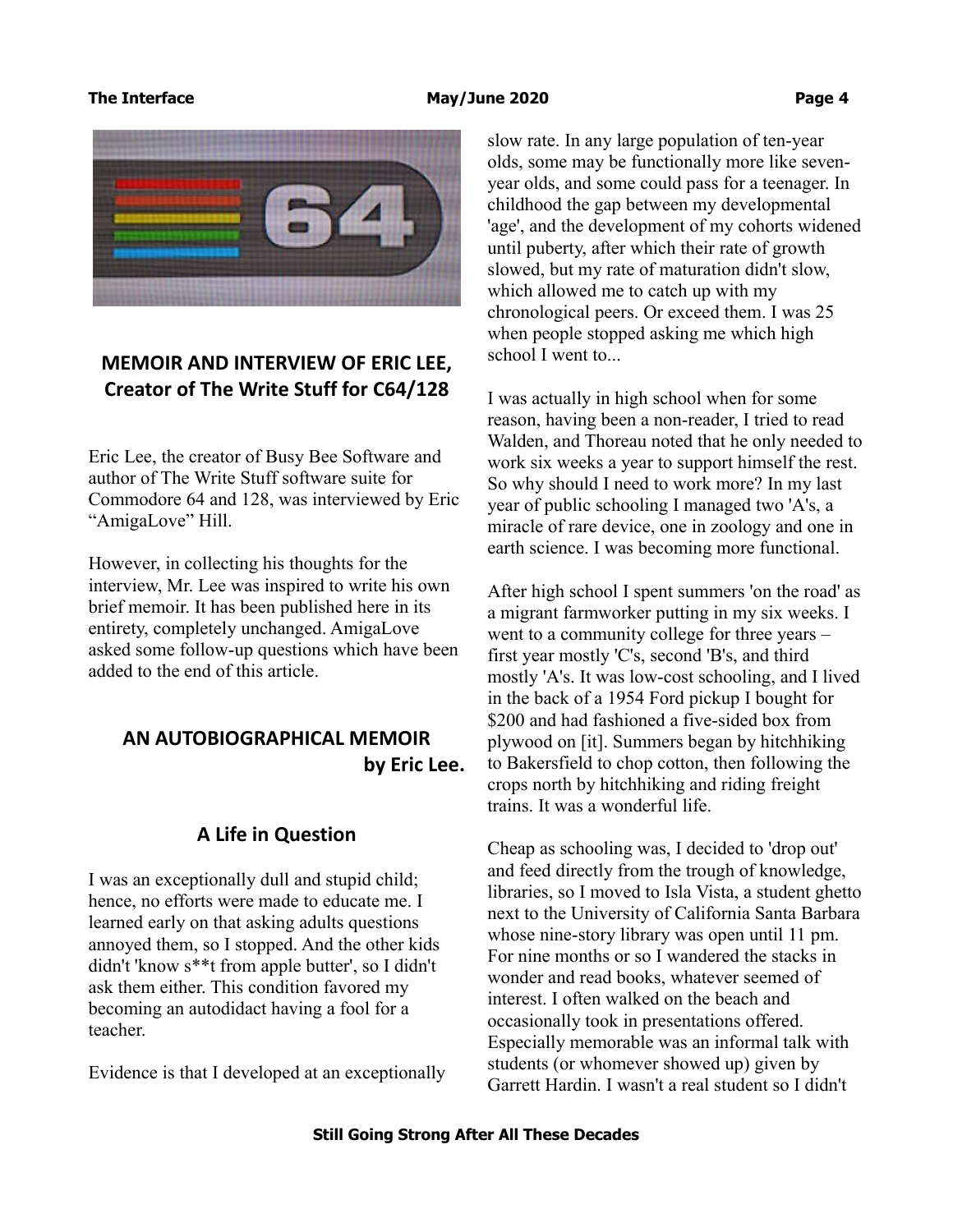presume to speak to or socialize with any. I once lost my voice from disuse (I don't even move my lips when I read). Some seven years passed.

I was on my way back to California, end of season that had ended with picking apples near the Canadian border. I was watching the Oregon countryside pass from an open boxcar when I thought that if I became an agricultural expert I could live elsewhere about the world and serve humanity by furthering the green revolution.

I tended to work more than six weeks a year, so I had saved up on the money stuff each year. It paid my way to Cal Poly State University SLO for three years and I took BS degrees in soil and crop science (late 1970s and schooling was still cheap).

I did well... would have been paid to go to graduate school, but my education, if not my schooling, had informed me that as an expert in agronomy all I could do was show others how to turn fossil fuel inputs, direct and indirect, into food. But doing so was not sustainable, so transitioning traditional people from what works to industrial agriculture that could produce ten times more food (for a time while supporting ten times more people) was not in their best longterm interest. So I never used my degrees to serve the global economy or make money or otherwise save the world as pretending to save the world or be a benefactor of humankind was of no interest.

After graduating with highest honors, I worked another summer as an over-educated farmworker. It was a last hurrah and I decided to move on as, not unlike Thoreau, I had other lives to live. My older brother knew an engineer who had one of the new Commodore 64 computers. I soon had one too. Not much use without software, so I started typing in BASIC programs published in magazines. I learned BASIC and got into coding to implement visions of software daring do like a version of 'Guess the Animal—Are you thinking of an animal?' with questions based on taxonomy

such that most common animals could be guessed and players could add new ones. I became active in CSUN (a local user group, the Commodore Systems User Network). I served as 'disk of the month' compiler, and, yes, I shared my latest offerings. For a year I was newsletter editor. I got a 300 BAUD modem and went online before there was a WWW.

I even got a 'real' job as an instructional assistant to a special ed teacher in the public school system. I set up a C64 system in the class. California had just decided to levy a tax on the innumerate (the State Lottery) and so I wrote an accurate simulation, and each student who played got a few hundred in pretend money to 'win' more pretend money. None did, and when their bank account was empty, I refilled it, but only after they stood on one leg with a book on their head while they recited a poem from memory. Now that's education.

One year of real work was enough, and while gainfully employed I had gone to a teacher's conference where vendors were plying their wares. I saw a talking word processor for the Apple II for maybe \$300 or some ridiculous amount and I thought I could write one for the C64 and sell it for \$5. And I did. But first I had to think about what a word processor should do. I knew plenty of software collectors (pirates) and was one, so I looked at the offerings and envisioned one I would want to use (then make it talk).

I went to live on the streets of Santa Barbara, California, parking next to a city park across from an apartment complex where I wasn't taking anyone's accustomed parking space. My home on wheels looked like a utility shell (a new one on a '65 Chevy pickup) and appeared to be locked with a small padlock from the outside such that surely no one could be inside. Flying under everyone's radar worked. I had a small bicycle that fit in the front passenger side. I rode to the beach most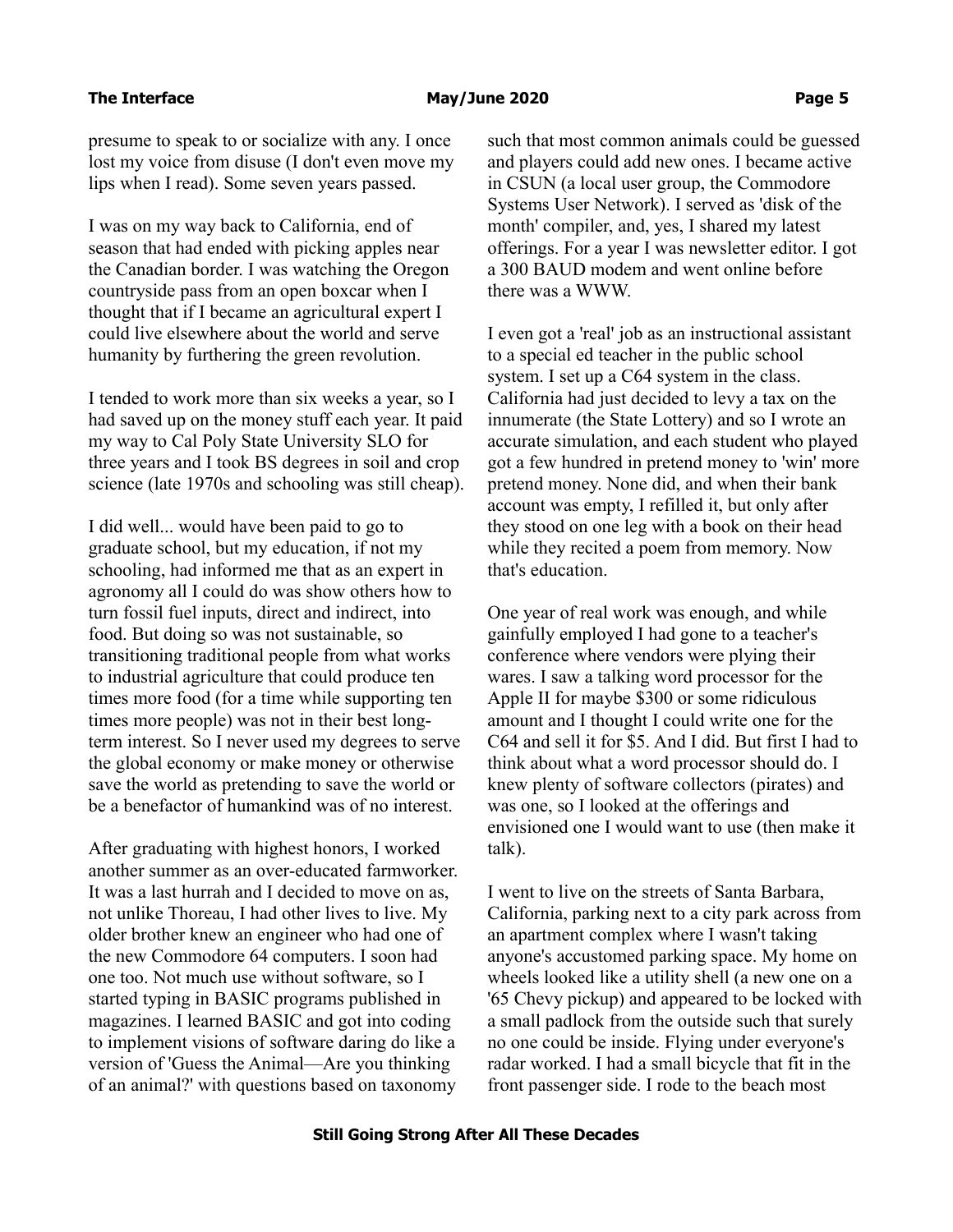mornings, ran a few miles, then took a swim in the ocean before doing the lay-on-the-beach thing. Back at the truck, I lugged my portable C64 to the city library and did a day's work.

To realize my vision I had had to seriously learn assembly. It ended up taking an hour and a half to assemble a new version, but there were books to read and I often just left the computer running in the library and went for a walk about the city. So some hours of coding and bug hunting, then a break. This went on for a full year. I had to document the software and managed to get a 24 pin printer running in the back of my truck off an inverter to produce a proof of a manual to be copied.

## **The C64 version of The Write Stuff.**

I can't say I had no idea what to do with the heir of my invention, because I did. There were hundreds of Commodore user groups worldwide, and I had a list I could type in. So I did. I made a demo disk that did everything but save. I used all but a hundred and some dollars of my life's savings to send out the demo disks. That could have been the end of the story, but it turned out not to be. Go figure.

I offered to supply user groups with a master copy, numbered disk labels, and manuals (even keyboard overlays) for not much for 10, and less per each on up to 50. I got orders. The Bartlesville Commodore User Group ordered 50 as a first order. The group, of course, would add a copy fee, so, win-win. My 'userware' innovation worked.

To provide user support, I'd need one of those telephone things, so I moved into one of those house things my parent's owned as a rental, a small place behind the main rental. Apart from the kitchen, which became the shipping department, I kept on coding in the bedroom until I couldn't. Then I'd slide out of my seat to sleep on the floor in my sleeping bag. Sometimes I'd awake to a

ringing phone, and someone seeking user support would get all annoyed, because I obviously wasn't actually awake yet. My parents lived next door, and my dad was my only accomplice who filled most of the orders. I had never made enough money to pay taxes, so he handled that for me. I was in business for maybe seven years total. At the peak (and there always is one), sales were over \$70K/year, and I flew in an airplane thing to Philadelphia for a Commodore Convention. I did another in L.A. Things happen. Go figure.

I ended up president of CSUN, as some people are easily impressed. I offered free Commodore systems user support and was starting to look like a normal person. One user married me for lifetime user support. We are still tying the knot. Things happen, and I can't figure it out, so I just dance with the system.

I've had a few other real jobs (one lasted seven years), but nothing to speak of. Properly unemployed again, I'm working now to save the world (aka humanity from itself), but no one is paying me to. I've never worked for money in my life. Sometimes it came my way, but it was only incidental to doing important things, like chopping cotton or picking apples.

M. King Hubbert noted while giving a seminar at MIT's Energy Lab in 1981 that there are two incompatible cultures – the 'monetary culture' and the 'matter-energy systems' worldview. I live in Hubbert's world. All the rest of you Anthropocene enthusiasts don't. But have a good Anthropocene while you can. It's a wonderful life a while it lasts. It is down right mysterious. I wonder why?

# –**QUESTIONS FOR ERIC LEE conducted by AmigaLove...**

- Do you still live in the Santa Barbara area today?

**EL**: In 1994 wife wanted out of California, so it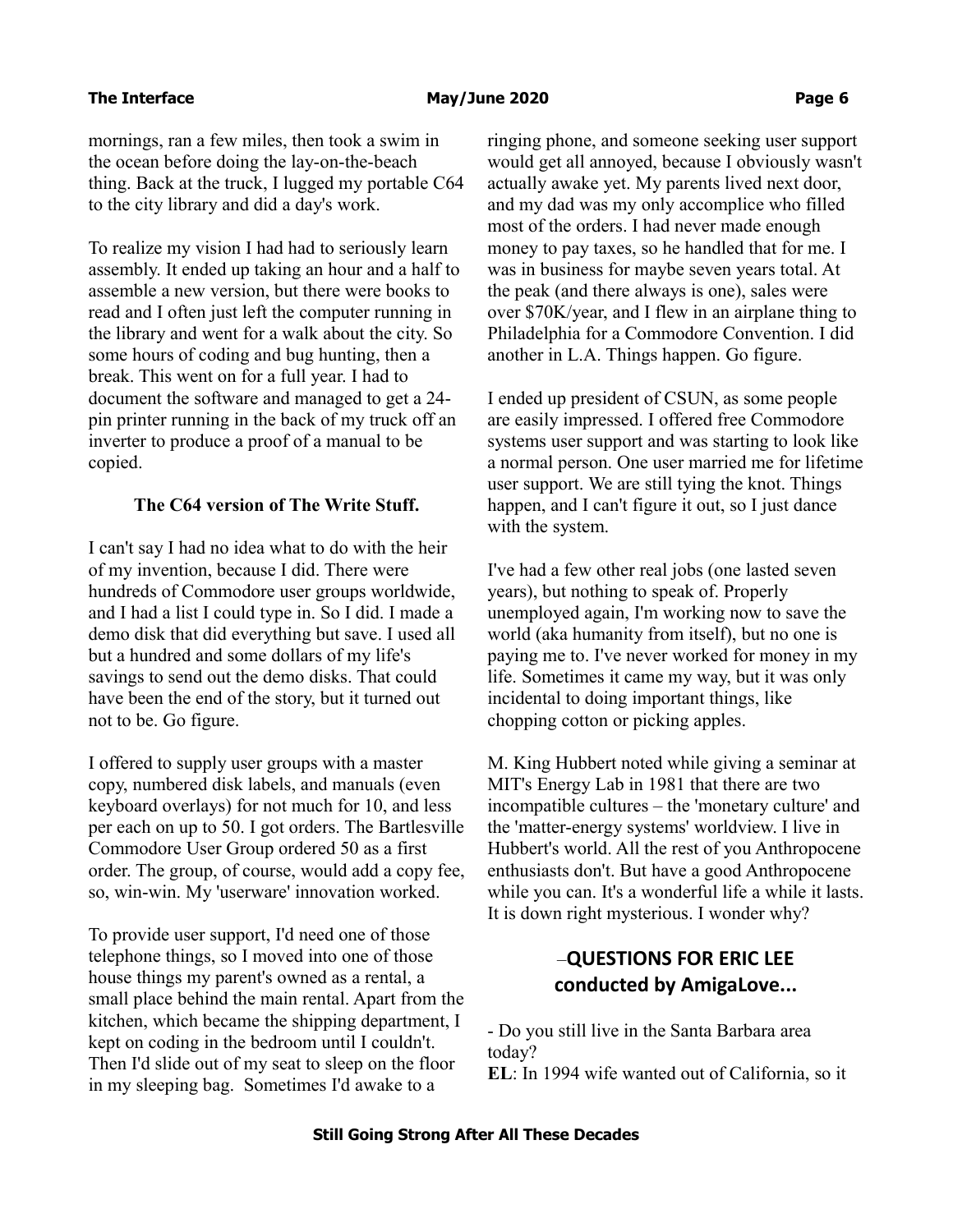was Arizona or Oregon. Until late 2018 it was SE Arizona with 11 inches of rain per year, but since then Coos Bay, Oregon, with 66 inches and no AC needed.

- Did you sell more C64 disks, or C128 disks?

**EL**: C64 was much more common, so mostly C64.

- Did you ever create C64/128 software professionally other than The Write Stuff and its supporting applications?

**EL:** No.

- How did you create BB Speller and the 17,000 (and 61,000) word dictionary? **EL**: I acquired a data file of words from somewhere. I came up with a way to compress the list and search it. I recall comparing mine with one for a 25x faster IBM processor desktop (I eventually got one), and my algorithm was faster. With slow processor speed and memory limits, programmers have to try harder.

The C128 version of The Write Stuff is utterly packed with features. In fact, the 128 version seems to be more full-featured than most PC/DOS/Apple options, and even 16-bit computers, available at the time.

How did you decide what features to build and pack into the software?

**EL**: Easy, if I could envision it and code it, I added it. I liked my idea of 'macrotyping' and used it a lot. You created a small text file with one or two characters set equal to any text string less than 256. Whenever anyone typed one or two characters (other than SPACE), then typed a SPACE, the string would appear if defined. So 'B' + SPACE and my mailing address would appear on three lines. Many common words had shortforms, so my typing was greatly sped up.

- The C128 version of The Write Stuff is bursting with features and special commands. Was there ever a version beyond V2?

**EL:** No.

- When did you to pack up shop with Busy Bee Software? Was it the demise of Commodore or something earlier that convinced you it was time to move on?

**EL**: I kept it going after moving to Arizona. Never packed it up, just stopped getting orders or calls wanting user support, so it just faded away over several years. Commodore's passing away was the cause.

- Did you continue your programming talents beyond the C64/128 days?

**EL**: No. I transitioned into doing websites and dabbled in JS and PHP, contributed to some open source offerings, Joomla! stuff, but I didn't want to try to master other computer systems.

- The manuals, which I love, all have this very unique, almost Robert Crumb-feel to them. I assume you designed and created them using your own software. They are also quite thick and detailed. How long did it take you to print a single manual? Or did you use a photocopy service?

**EL**: I printed a master copy (originally on a 24 pin printer) and a local print shop printed them and the keyboard overlays. I folded and stapled them, and took them back to the print shop to be trimmed. Users had to cut out the keyboard overlay.

- If I remember correctly, you even offered a service where folks could send you disks for you to professionally print via laser printer. How did that process work?

**EL**: I bought a laser printer to make the proofs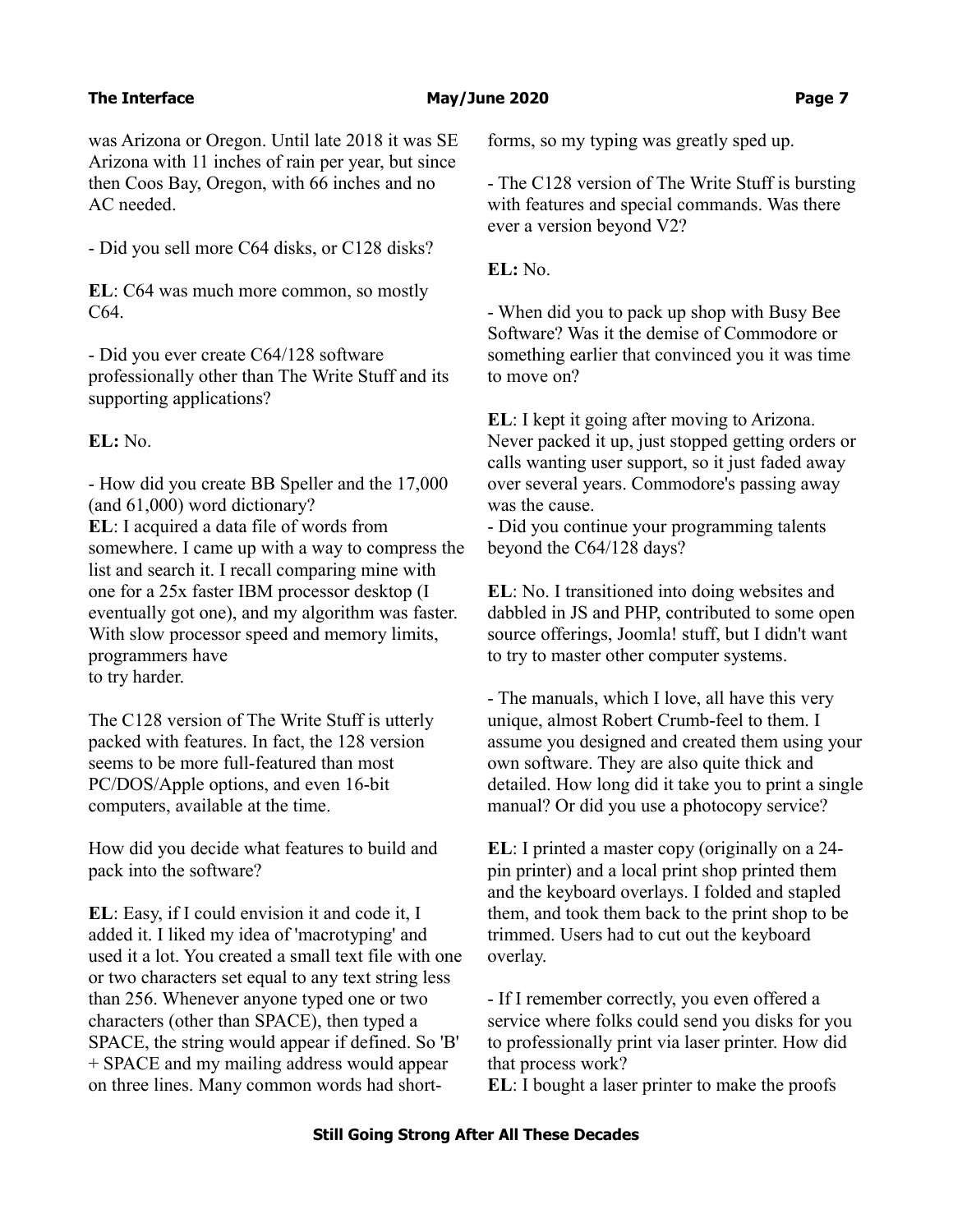and recall offering a laser printer service, but I don't recall anyone using it.

Do you still have any of your Commodore computers or software from back in the day? **EL**: We still own the place we first moved to as a rental and there is a shed with stuff in it. I had an SX64 (portable as in luggable) and recently found the magnifier I made to enlarge the screen. The SX64 I used to develop the 64 version should still be in the shed with who knows what else. I plan to go get it and see if any of the hardware still works after over 20 some years.

Did you know that the Fresno Commodore Computer Club still exists, and still offers your software for sale when it is asked? **EL**: I recall the group as one of the more exceptional, supportive and active. Didn't know it was still active. We should be in Oregon now, but still in Tucson on lock down. We will pass through Fresno on the way back. Third Sundays at 11AM. Maybe. We won't be selling property in AZ at this time, so we'll be back and forth a few more times in the next few years.

# **Final Notes by AmigaLove**

If you're a fan of the C64 and/or 128, I highly recommending checking out The Write Stuff for either platform. The C128 version has more pizzazz, mainly due to its 80-column mode and full 128 support. But both packages are jawdropping displays of highly sophisticated software for our beloved computers. Mr. Lee's work is a testament to his ingenuity, and the untapped potential he saw in the machines and was able to bring out single-handedly.



# **Vulcan to close its Arts + Entertainment division by Moira Macdonald - Seattle Times arts critic**

(The Pacific Commodore Expo NW has been located at the Living Computers: Museum + Labs, but now the parent organization is putting the future of the LCM+L in doubt. The following is edited from the original Seattle Times article)

Vulcan on Wednesday said it is closing its Arts + Entertainment division, as well as its film-making entity, Vulcan Productions, by the end of the year.

Two museums under the Vulcan wing, closed because of the pandemic, will also remain shuttered: the Living Computers: Museum + Labs and the Flying Heritage & Combat Armor Museum. For both, the Vulcan statement said the coming months will be a time to evaluate "if, how and when to reopen."

Many of the projects under Vulcan's Arts + Entertainment division stemmed from Vulcan cofounder Paul Allen's personal interests, and served as showplaces for his collections: his movie costumes and memorabilia at Cinerama; his vintage computer collection at the Living Computers: Museum  $+$  Labs; and his military aircraft, vehicles and artifacts at the Flying Heritage & Combat Armor Museum.